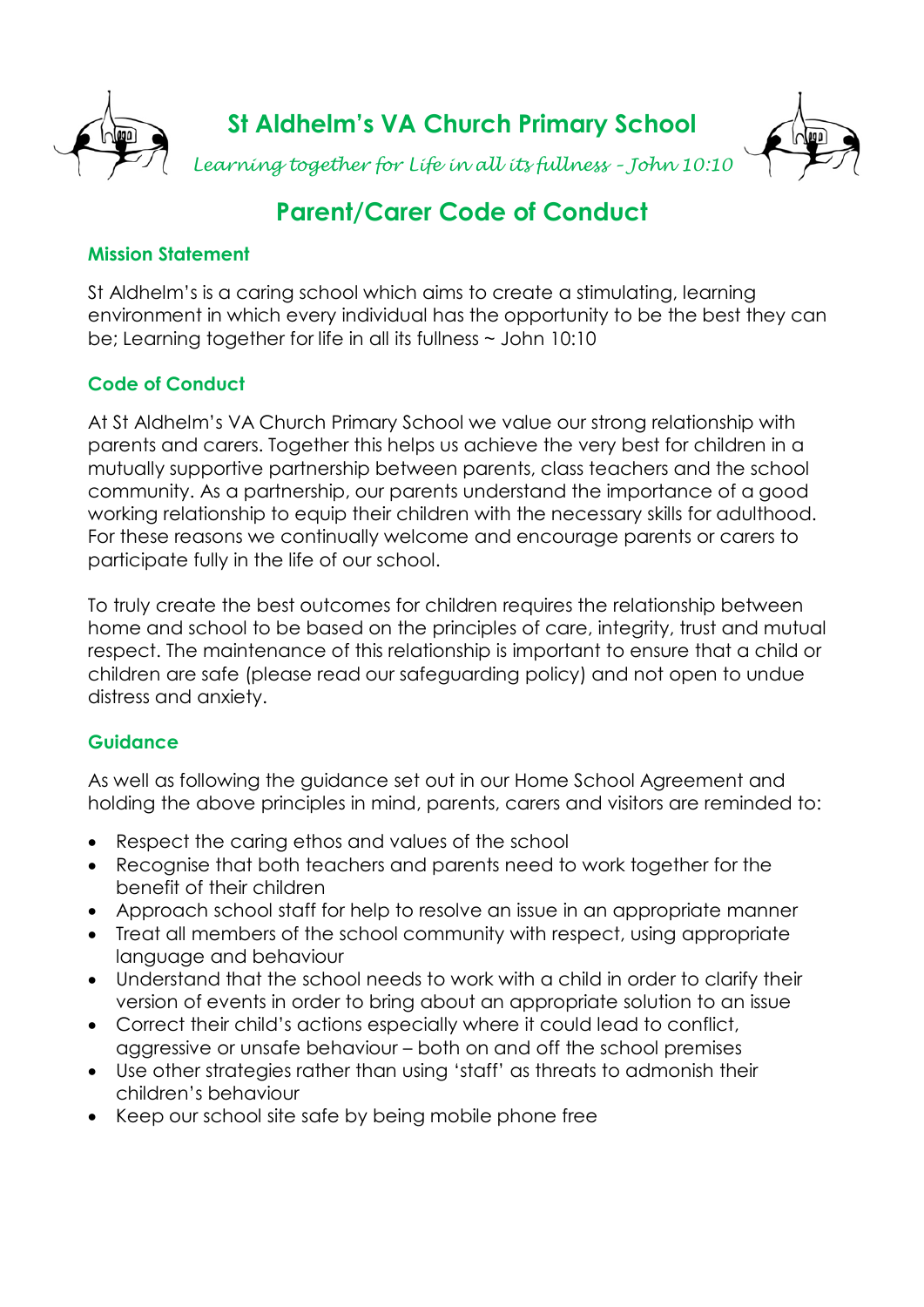#### **In order to support a peaceful and safe school environment the school will not tolerate parents, carers or visitors exhibiting the following:**

- Disruptive behaviour which interferes or threatens to interfere with any of the schools operation or activities anywhere on the school premises
- Any inappropriate behaviour on the school premises
- Using loud or offensive language or displaying temper
- Threatening, in any way, a member of school staff, visitor, fellow parent/carer or pupil
- Damaging or destroying school property
- Sending abusive or threatening e-mails, text/voicemail/phone messages or other written communications to anyone within the school community
- Defamatory, offensive or derogatory comments regarding the school or any of the pupils/parents/staff, either at the school, in the local community or on any social media sites (See Appendix 1)
- The use of physical or verbal aggression towards another adult or child. This includes physical punishment against your own child on school premises
- Approaching someone else's child in order to discuss or chastise them because of the actions of this child towards their own child. (Such an approach to a child may be seen to be an assault on that child and may have legal consequences)
- Smoking, taking illegal drugs or the consumption of alcohol on school premises. (Alcohol may only be consumed during authorised events)
- Dogs being brought on to school premises (other than assistance dogs).

Should **any** of the above occur on school premises, the school may feel it is necessary to take action by contacting the appropriate authorities and/or sadly, consider banning the offending adult from entering the school premises.

Thank you for abiding by this policy in our school. Together we create a positive and uplifting environment not only for the children but also all who work and visit our school.

Note: Can parents please ensure they make all persons responsible for collecting their children aware of this policy.

# **APPENDIX 1**

# **Appropriate use of Online and Social Network Sites**

Online channels are an important way for parents/carers to communicate with, or about, our school. The school uses the following channels:

- Email and ClassDojo/Tapestry for parents (for school announcements and information)
- Our PTA Facebook page
- Our school website

Parents/carers also set up independent channels to help them stay on top of what's happening in their child's class. For example, class Facebook groups, email groups or chats (through apps such as WhatsApp).